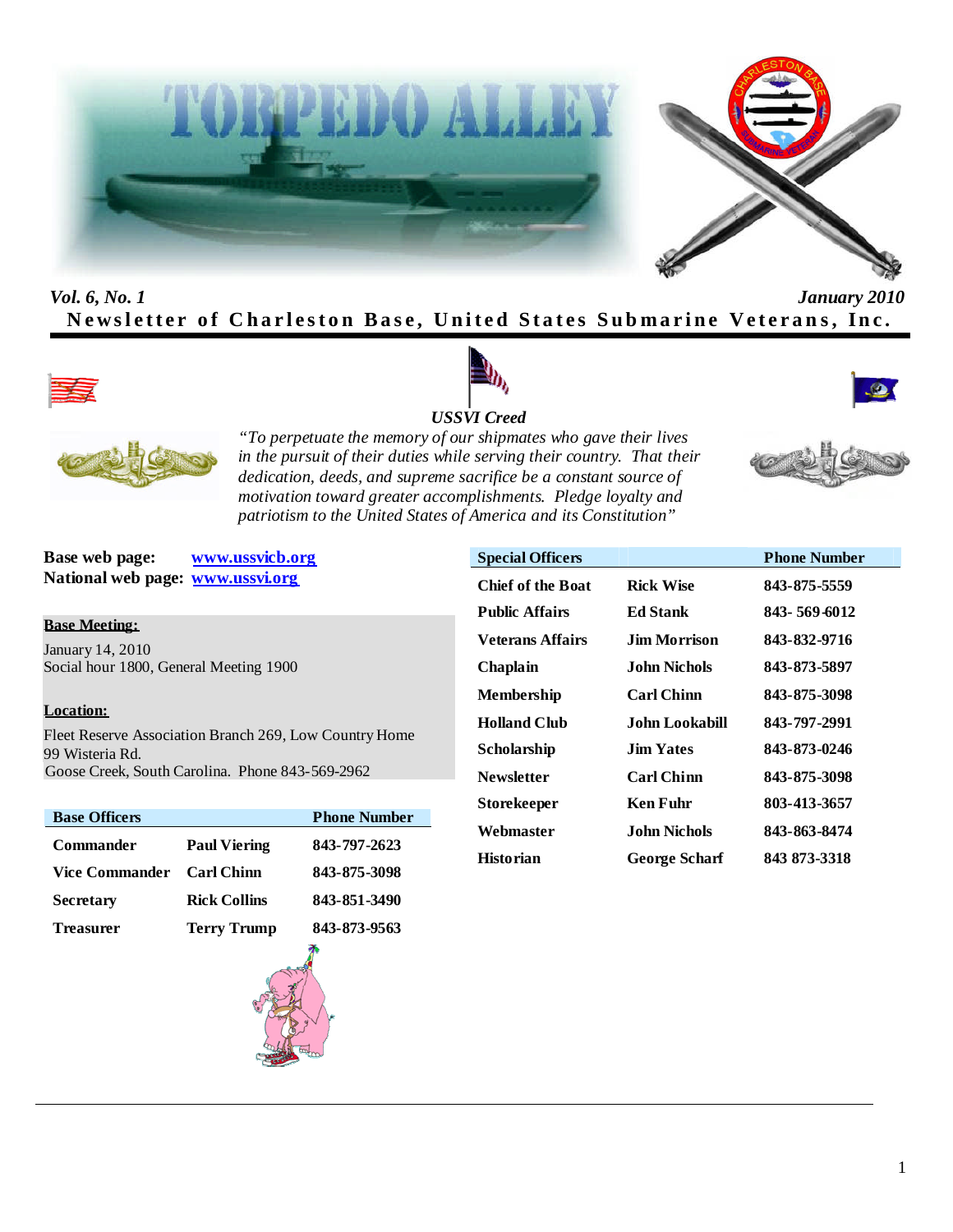#### **Minutes of the December 2009 meeting**

Charleston Base annual Christmas Party was held on 5 December at Gatherings in Dorchester. There were approximately 175 attendees.

Everyone had a good time; the food was great as usual. The depth charge drawing was held. The winner was Judy Hutchison. Judy donated \$100 to the scholarship fund! Thanks Judy!



*"Don't tell mom I'm a submariner, she thinks I play piano in a whorehouse."*

|             | January Birthdays! |         |        |  |
|-------------|--------------------|---------|--------|--|
| Barnette, R | Beach              | Betz    | Brown  |  |
| Coutu       | Farr               | Farrell | Hansen |  |
| Isaman      | Kay                | Kirk    | Lewis  |  |
| Moore       | Owen               | Pasnak  | Scott  |  |
| Simokat     | <b>Stank</b>       | Welch   |        |  |
|             |                    |         |        |  |

#### **January happenings!**

- January 14 General Meeting; social hour 1800, meeting starts 1900
- January 24 Ceremony at Pinewood Preparatory School details TBA



#### **Eternal Patrol**

The following Charleston Base members departed on Eternal Patrol during the months of November and December:

|  | 11/1/2009                                                                                                                                          |
|--|----------------------------------------------------------------------------------------------------------------------------------------------------|
|  | 11/6/2009                                                                                                                                          |
|  | 11/12/2009                                                                                                                                         |
|  | 11/23/2009                                                                                                                                         |
|  | 12/21/2009                                                                                                                                         |
|  | 12/23/2009                                                                                                                                         |
|  |                                                                                                                                                    |
|  | TMC(SS) Wells, George<br>CAPT(SS) Lisle, George<br>LCDR(SS) Eckles, James<br>ENC(SS) Heber, Benjamin<br>TM1(SS) Stuffle, Michael<br>Yates, William |

| <b>January Submarines Lost:</b> |        |                  |  |
|---------------------------------|--------|------------------|--|
| <b>USS S 36</b>                 | SS 141 | January 20, 1942 |  |
| <b>USS S 26</b>                 | SS 131 | January 24, 1942 |  |
| <b>USS</b> Argonaut             | SS 166 | January 10, 1943 |  |
| <b>USS</b> Scorpion             | SS 278 | January 5, 1944  |  |
| <b>USS Swordfish</b>            | SS 193 | January 12, 1945 |  |



#### **Membership and Dues Information:**

Your 2010 dues were payable by 1 October 2009. The following members were dropped from the Sailing List as of 1 January 2010:

| Attaway, Edwin                                  | Cahall, Gene         |
|-------------------------------------------------|----------------------|
| Campbell, Gary                                  | Clark, Jeffery       |
| Cowman, Joseph                                  | Davis, Christopher   |
| Edwards, Kyle                                   | Fletcher, Stephen    |
| Griggs, Dewey                                   | Hensarling, Wayne    |
| Hudgins, James                                  | McMullin, Atha "Mac" |
| Novak, Mark                                     | Peterson, Thomas     |
| Riley, Thomas                                   | Upchurch, Walter     |
| Votta, Alan                                     | Wardean, John        |
| Williams, Richard                               |                      |
| Members may be reinstated with payment of dues. |                      |
| Send dues (payable to USSVI) to:                |                      |
| Carl Chinn                                      |                      |
| 217 Brailsford Rd                               |                      |
| Summerville, SC 29485-5405                      |                      |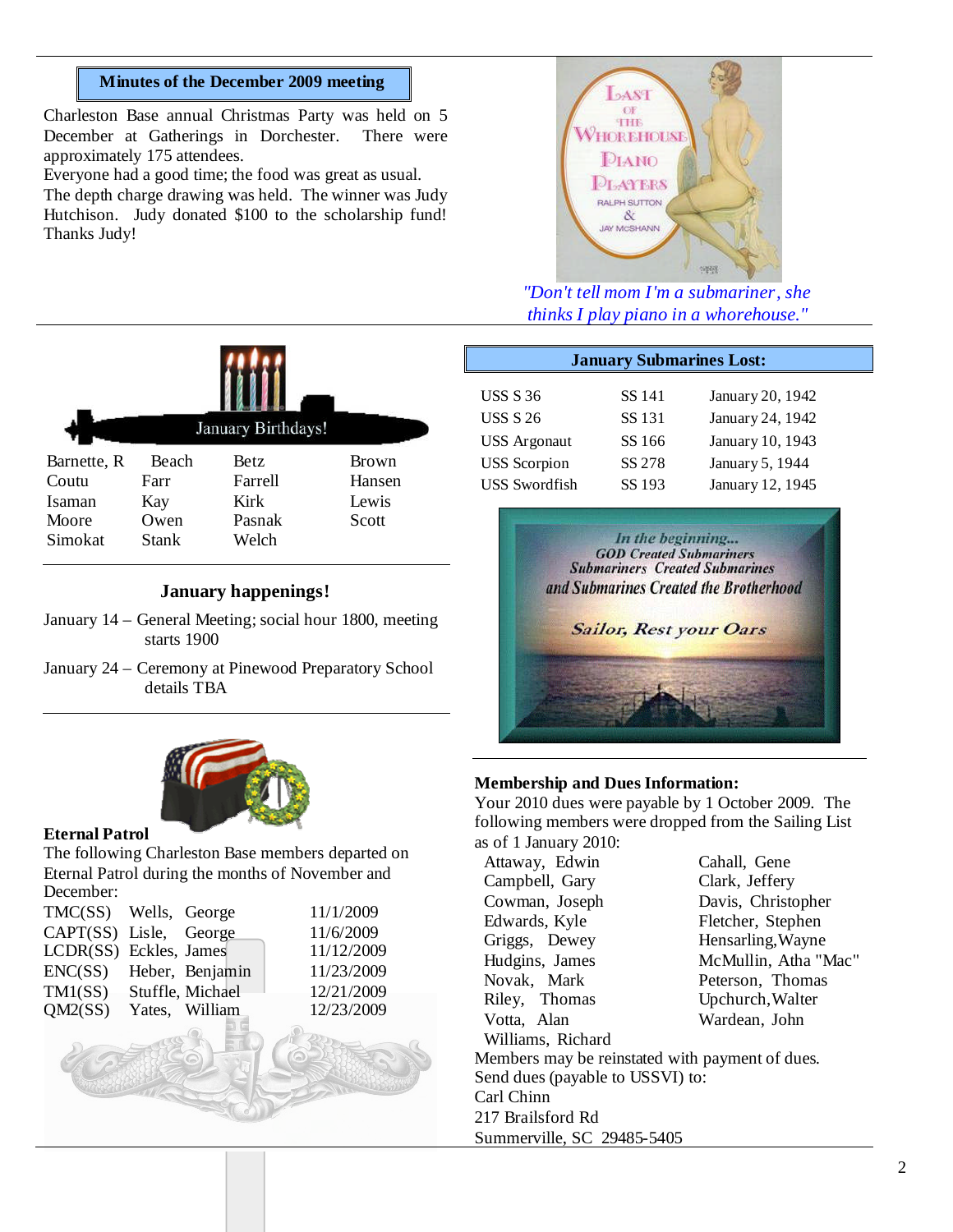### **A Toast To The Forgotten**

Here's to the men of the briny deep; Here's to their blood and guts; Here's to those heroes who never sleep; Here's to those glorious nuts.

Take your glass and raise it high… Drink to their nerve and daring. Don't be ashamed of the tear in your eye, There are others who'll never stop caring.

Remember your husband, your buddy your friend… The proud man with head held high; Though young in years, you know at the end His courage did not die.

Here's to the men with story untold; You all know those I mean. Here's to the men who never grow old… The men in a submarine.

By Bob Milford

#### **Navy Set To Lift Ban On Women In Submarines**

By Michael Smith and Isabel Oakeshott, London Times, Jan. 3, 2010

Women may be allowed to serve on submarines for the first time in the Royal Navy's history under plans being drawn up by defence chiefs.

The change would follow more than a decade of pressure from senior Labour figures for full equal opportunities for women in the armed forces.

A review of the ban on women on submarines was ordered last year, to run alongside a separate review into whether women should be permitted to serve as frontline infantry. Both are expected to conclude within weeks, with the decisions to be announced to parliament later this month. Defence chiefs will veto moves to allow women to serve as frontline infantry, but a change to the submarine ban is seen as a potential sop to ministers.

Such a change was rejected by naval chiefs eight years ago and could still be derailed by opposition from senior officers.

The original refusal was justified on the basis of the cramped living conditions on board and concerns over the dangers posed by fumes inside the submarine to a foetus if a woman is pregnant.

Continuing pressure from ministers has led to a rethink, however. A Ministry of Defence (MoD) source said: "It looks likely that women will be allowed to serve on submarines."

The source said the proposal was contained in a draft of the review, but added: "There are people in the navy opposed to women on submarines so there is a chance it might not make the final cut."

The new Astute attack submarines could easily be adapted

#### **The Great Geek Shortage At Sea**

The U.S. Navy is now paying some junior engineering (they are in charge of keeping the engines, and associated gear, operational) officers, bonuses of \$50,000, if they will sign up for another five years. Only 58 officers are involved with this particular bonus program, but it's feared that the problem will grow. That's because many navies are finding that they cannot recruit, or retain, enough technical officers to keep their ships operational. In Australia, nearly half of their submarines are unable to go to sea because of a shortage of technical specialists. This situation is common in many navies.

Actually, the American Navy has long had a problem keeping nuclear engineering specialists in uniform. Earlier this year it was announced that fifteen of the 350 sailors, who that maintain the nuclear power plant on the carrier USS George Washington, had re-enlisted, and received bonuses of about \$90,000 each (for agreeing to stay in uniform another 4-5 years). Carrier and submarine crews tend to agree that the nuclear power plant personnel are the hardest working sailors on board. A large part of the workload is paperwork. Twice in the last three years, the U.S. Navy has had to discipline sailors who maintain nuclear power plants for messing with their paperwork or training efforts. Back in 2007, several members of the nuclear power department on a nuclear submarine were disciplined for not maintaining logs properly. These sailors were worked hard, as is often the case on a nuclear sub, and they sometimes cut corners. A similar situation arose recently in the nuclear power department of the carrier Eisenhower. There, seventeen senior NCOs and a junior officer were punished for cheating on a requalification examination. Some of these exams are administered monthly, to insure that all those who work on the nuclear power plant are maintaining their skills. For the last few years, the U.S. Navy now has had to pay more to keep experienced people with certain skills. Some types of submarine and nuclear power technicians can now get a bonus of up to \$125,000 if they reenlist for three years. This came about because, next to the SEAL commandos, the submarine service, and nuclear power specialists, are the most selective, and candidates require nearly as much training. These specialists have an easy time getting good civilian jobs if they get out. Now it's happening with non-nuclear engineering officers.

But the biggest attraction to leaving the Navy is no more going to sea for up to six months at a time. This is tough on family life, and most sailors are married. The war on terror has meant more work for U.S. nuclear subs, which are very popular for staking out coastal areas where terrorists are operating. The problem also applies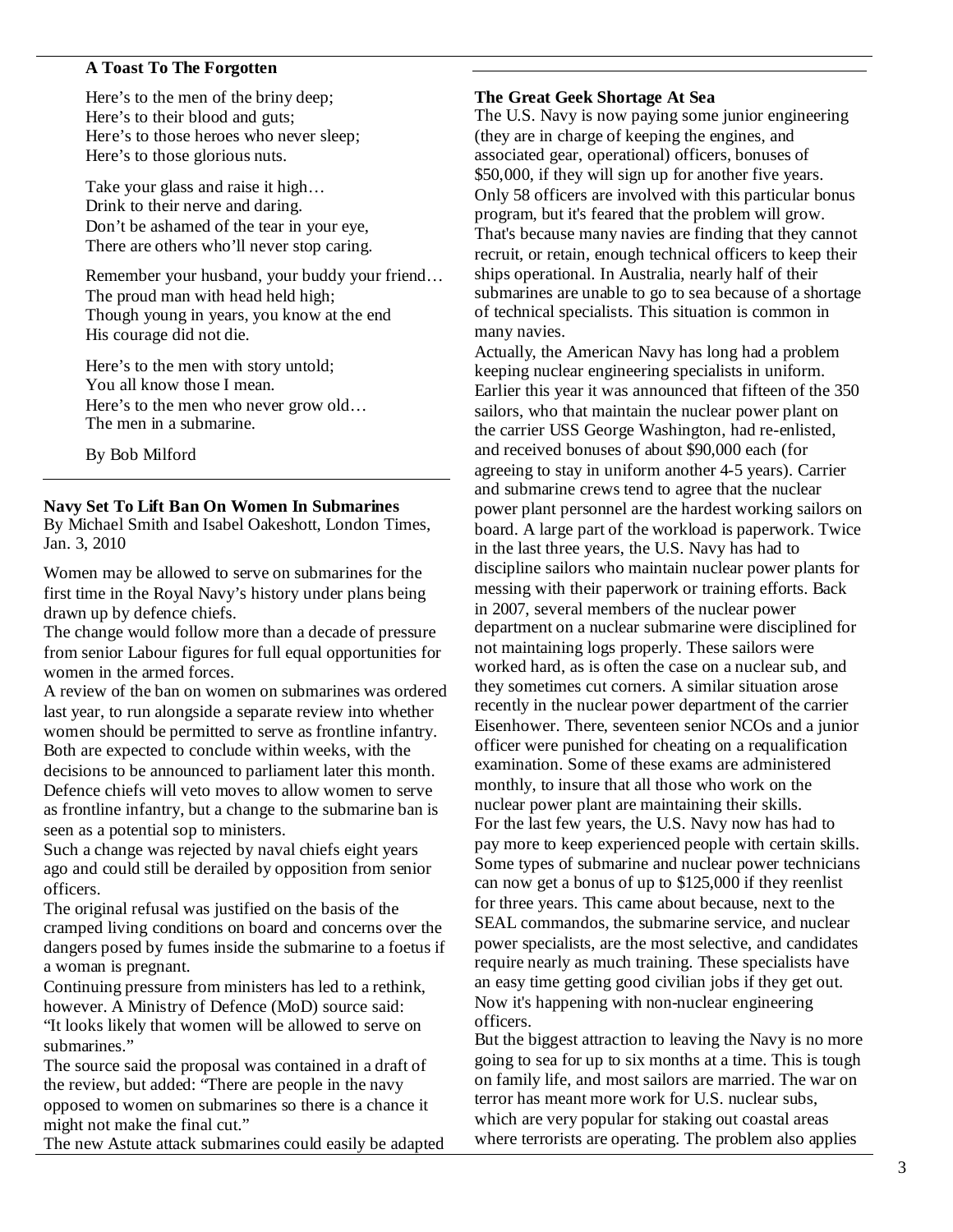to accommodate women and the MoD said last week that in the design of the new Trident nuclear boats, "consideration will be given to the possibility of women serving in future".

The Norwegian, Danish, Swedish, Australian and Canadian navies already allow women on submarines. US defence chiefs have said they no longer see any reason for subs to remain all-male.

Such a move in Britain would give women almost full equality in the navy. Only mine-clearance diving units and the Royal Marines, whose main role is as frontline infantry, would remain closed.

No concession is likely by the army, however.

The review of infantry and tank crews was handed to commanders last month. It is understood to conclude women have neither the upper-body strength nor the physical resilience to withstand intensive combat.

Women have operated on the front line in a series of roles in Iraq and Afghanistan — as medics, intelligence officers and with the artillery. There are also female pilots and navigators in the RAF.

Last November, Kate Nesbitt, a Royal Navy medic, was awarded the Military Cross after saving the life of a marine under enemy fire in Afghanistan.

Despite the blurring of the front line, tests in 2000 found women were eight times more likely than men to sustain injuries other than wounds in action.

There are also concerns based on Israeli studies that infantrymen's first instinct may be to defend the women in their ranks rather than to fight the enemy.

Army tank crews are closed to women because of the cramped conditions and lack of privacy.

Geoff Hoon, who as defence secretary from 1999 to 2005 tried to push through more measures to allow women on the front line, said change had to come.

"The starting point must be in principle, in the modern world, that women should be free to do the same jobs as men," he said.

"The way the rules have evolved appears inconsistent. We have to be more consistent."

### **Trident II D5 Missile Successfully Completes 130th Test-Flight**

CALIFORNIA – Trident II D5 Fleet Ballistic Missile (FBM) recently achieved its successful 130th test-flight conducted by the US Navy.

The US Navy launched the ballistic missile from submarine USS ALASKA in the Atlantic Ocean. According to a news report by the PR Newswire, US Navy launched the Trident II D5 missile as part of a Demonstration and Shakedown Operation (DASO) to certify submarine USS ALASKA for deployment. The missile, developed by Lockheed Martin, has now undergone 130 consecutive successful trials setting up a record of test launches.

to those that staff the nuclear power plant on aircraft carriers. The Navy will not lower standards for nuclear power specialists.

Those high standards are the main reason there has never been an accident with nuclear power plants used on hundreds of U.S. submarines and surface ships since the 1950s. This admirable safety record has not been easy to achieve, as the two cheating incidents, and the retention problems attest. Moreover, the Navy sees the situation getting worse in the future. Rising oil prices have the United States building nuclear power plants again, and those with nuclear power plant experience will receive tempting offers to jump ship and settle down near one of the new power stations. The Navy "nukes" will be particularly sought after because of the discipline and high training levels the Navy maintains for those who run nuclear power plants. While some nukes will leave the Navy, others will remain because of even larger bonuses.

#### **Flag Officer Announcement**

WASHINGTON – Chief of Naval Operations Adm. Gary Roughead announced Dec. 28 the following assignments:

Rear Adm. (lower half) Terry J. Benedict will be assigned as director for strategic systems programs, Arlington, Va. Benedict is currently serving as program executive officer for integrated warfare systems, Washington, D.C.

Rear Adm. Julius S. Caesar will be assigned as vice director, joint concept development and experimentation, J9, U.S. Joint Forces Command, Suffolk, Va. Caesar previously served as deputy commander, Navy Installations Command, Washington, D.C.

Rear Adm. (lower half) James D. Cloyd will be assigned as commander, Carrier Strike Group Five, Yokosuka, Japan. Cloyd previously served as associate director, Assessment Division, N81D, Office of the Chief of Naval Operations, Washington.

Rear Adm. (lower half) Edward S. Hebner will be assigned as commander, Naval Mine and Anti-Submarine Warfare Command, San Diego, Calif. Hebner is currently serving as commander, Carrier Strike Group Seven, San Diego.

Rear Adm. Christopher J. Mossey will be assigned as commander, Naval Facilities Engineering Command and chief of civil engineers, Washington, D.C. Mossey is currently serving as director, Ashore Readiness Division, Office of the Chief of Naval Operations and vice commander, Navy Installations Command, Washington.

Rear Adm. Michael S. O'Bryan will be assigned as commander, Navy Air and Missile Defense Command, Dahlgren, Va. O'Bryan is currently serving as director,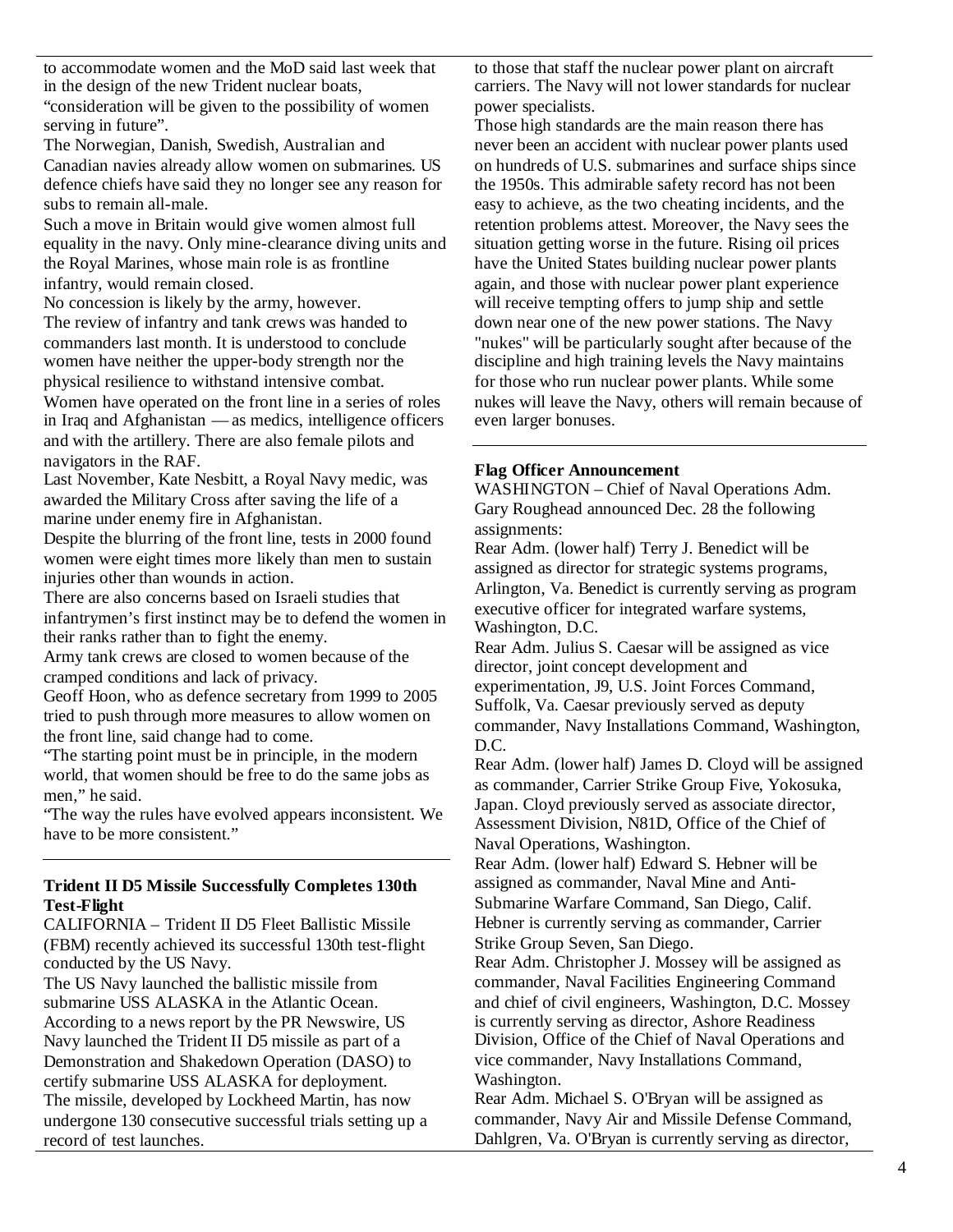Trident II D-5 is the latest version of the missile which is more advanced in terms of technology and has greater payload capability making it a potent weapon system. Trident II D5 is US Navy's submarine-launched FBM. The missile, being evaluated since 1989, has a nominal range of 4000 nautical miles and it can carry multiple independently targeted re-entry vehicles. The US Navy began deploying Trident II D-5 in 1990s. It is carried by Ohio class submarines and British Vanguard class submarines.

## **Navy Solicits Two Lightweight Autonomous Underwater Vehicles**

The Navy has announced that it plans to issue a solicitation for the development and delivery of two lightweight autonomous underwater vehicles. According to technical specifications posted on the Federal Business Opportunities Web site, the vehicles would be used for search and rapid environmental assessment. They would be designed for one-man deployment, should be capable of carrying out missions along the coast, and would be retrieved afloat or ashore. The Navy is looking for vehicles that are under 60 pounds in weight, including all components, that can operate at a depth of 60 meters, and can travel at two knots of speed for up to eight hours.

In addition to the vehicles themselves, the solicitation will include software development and integration, hardware development and integration, services and documentation, according to an FedBizOps posting.

The statement of work requires that the AUV be equipped with a dual-frequency side scan sonar that can perform bottom-object imaging up to 100 meters below the surface of the ocean, an Imagenex Delta T multi-beam sonar, twoway Iridium satellite communications, an acoustic doppler current profiler or doppler velocity log navigator, an attitude heading and reference system, and a Neil Brown conductivity and temperature sensor.

The AUVs will also be required to have mission planning and review software, as well as on-screen data visualization.

The company that wins the contract will be required to carry out a mid-project demonstration of its work by March 1, 2010, to demonstrate that all of the included software and hardware functions during multiple datacollection and image-gathering missions. A pre-delivery operational evaluation will be start on June 23, 2010 to verify that the vehicles are fully operational, and final delivery of the hardware, software and documentation is expected by Sept. 30.

#### **Please, Please, Please!**

Whatever you do, DO NOT play your harmonica while

Navy Maritime Domain Awareness, Office of the Chief of Naval Operations, Washington. For more news from the Navy, visit www.navy.mil.

## **U.S. Navy Leaves eBay For Best Buy**

The U.S. Navy has completed a program to upgrade the sonar systems on all of its nuclear submarines. The A-RCI (Acoustic Rapid COTS Insertion) program involved more than installing faster computers and more memory. That's because COTS stands for "Commercial off-The-Shelf". That means the sonar gear was modified so that it can more easily take advantage of new processors and memory developments. Since these items have been doubling in power, every 18-24 months, for over 40 years, it's about time. In the past, submarines often had sonar systems powered by decade old CPUs, and memory chips that were no longer manufactured. Fortunately, the navy is not alone in running ancient gear, so there were suppliers who bought up old CPUs and memory SIMMs, and sold the stuff to the navy. Sometimes, however, particularly old components could only be found on eBay. The navy began the A-RCI program in 1998, but it has taken over a decade to debug the system and get the gear into 44 subs, as such major modifications could only be done when the boats came in for refueling (usually halfway through their careers) or for some other major repairs or maintenance. The new Virginia class boats have A-RCI built in. Sonar, particularly the passive (just listening) type,

depends heavily on computer processing power to detect and identify anything out there.

#### **Admiral Osborne Scholarship Fund**

How about helping out the scholarship fund? We are offering a Charleston Base Challenge Coin for sale. ALL proceeds go into the scholarship fund. Coins only cost \$7 each. Available for an additional \$1 is a protective plastic capsule.

To get your coin(s) see Jim Yates, Julian Villegas or Carl Chinn.

Make sure you have one for "when you get challenged"! Buy several for great gifts!